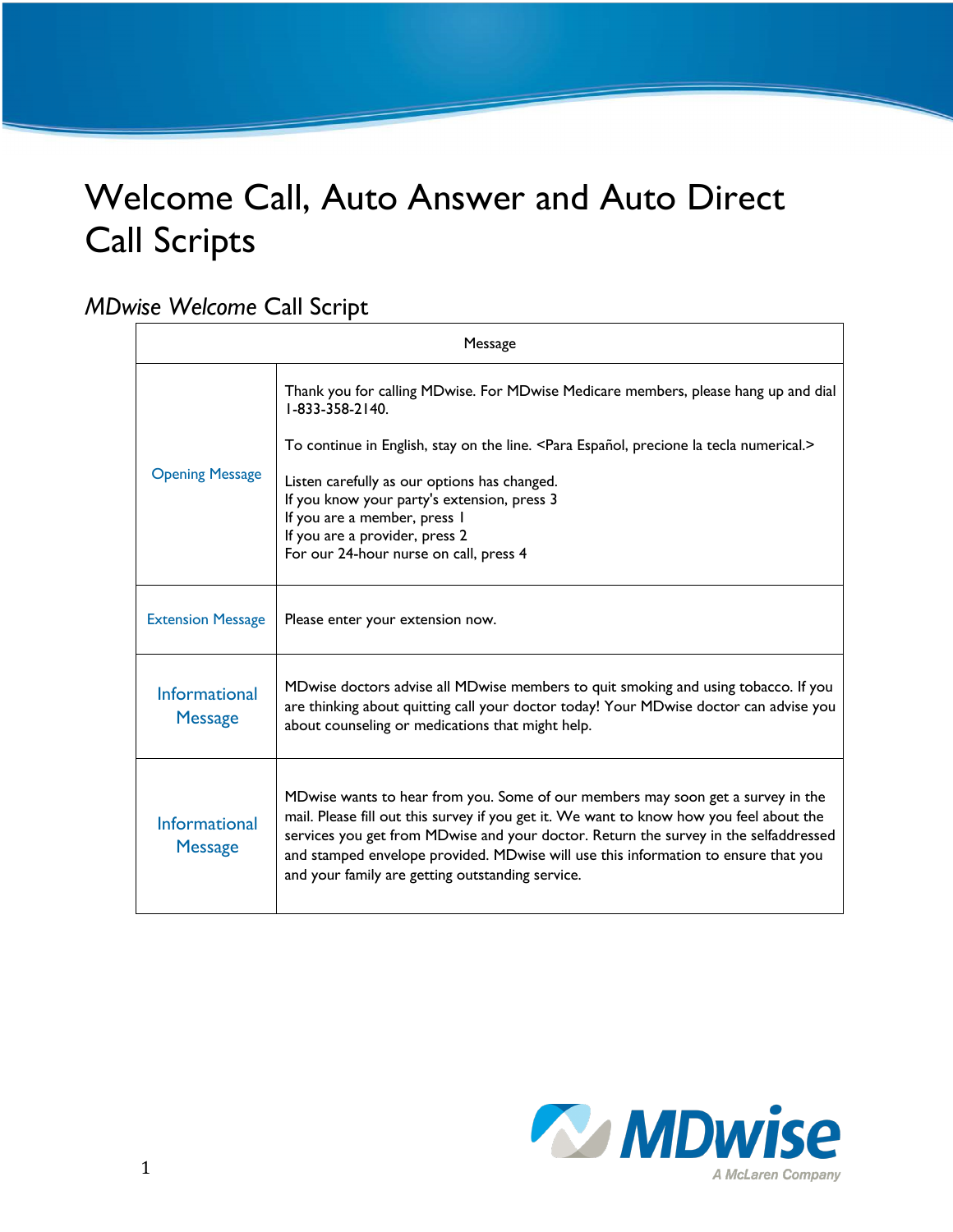| Informational<br><b>Message</b> | MDwise adult members need to get a physical exam each year. It is very important to<br>keep you healthy. As you get older there are also other preventive screenings you may<br>need. These might include a blood glucose screening, pap smear, mammograms or<br>cholesterol testing. Your doctor will know what preventive services you need for your<br>gender and age.<br>Please remember that all preventive care you get is covered by MDwise. For HIP<br>members, this will not be taken out of your POWER Account. |
|---------------------------------|---------------------------------------------------------------------------------------------------------------------------------------------------------------------------------------------------------------------------------------------------------------------------------------------------------------------------------------------------------------------------------------------------------------------------------------------------------------------------------------------------------------------------|
|---------------------------------|---------------------------------------------------------------------------------------------------------------------------------------------------------------------------------------------------------------------------------------------------------------------------------------------------------------------------------------------------------------------------------------------------------------------------------------------------------------------------------------------------------------------------|

| Informational<br><b>Message</b>        | We would like to remind you about completing a Health Needs Screening. This is a<br>brief survey that allows MDwise to understand any health needs that you may have.<br>You may complete this survey online through the myMDwise Member Portal, by<br>visiting MDwise.org, or by asking the CSR you talk to today.                                                                                                                                                                                                                                                 |
|----------------------------------------|---------------------------------------------------------------------------------------------------------------------------------------------------------------------------------------------------------------------------------------------------------------------------------------------------------------------------------------------------------------------------------------------------------------------------------------------------------------------------------------------------------------------------------------------------------------------|
| <b>Informational</b><br><b>Message</b> | We would like to remind you about two cancer screening tests. These tests are very<br>important for women. Women 21 and over should have regular Pap tests. Talk to<br>your doctor today about when you should have your mammogram. You can earn<br>MDwise reward points when you get these screenings. You can choose a free gift card<br>with the points you earn.                                                                                                                                                                                                |
| Informational<br><b>Message</b>        | Children should get regular check-ups. These check-ups help to make sure your child<br>is growing up healthy. It's good to catch health problems before they become serious.<br>During the check-up, the doctor will:<br>· do a physical exam,<br>• ask questions about your child's health,<br>• check things like vision, hearing and nutrition,<br>• and give the immunizations your child needs during some of the check-ups.<br>If the doctor finds a problem, it is treated and watched. Call your child's doctor today<br>to schedule a well-child check-up. |

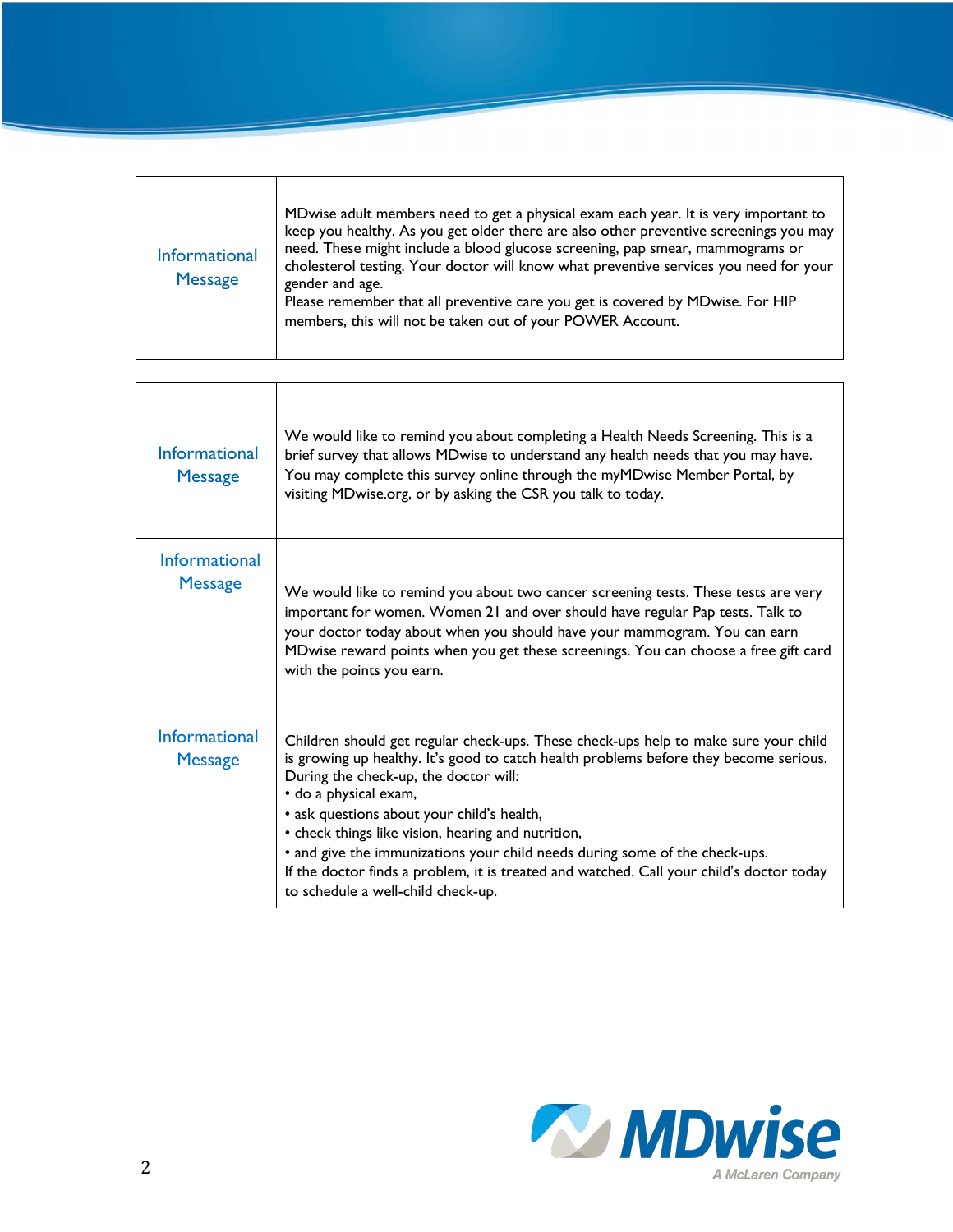| Informational<br><b>Message</b> | Doctors recommend that everyone over 6 months old get a flu vaccine every year. It<br>takes two weeks for the vaccine to fully kick in, so it's best to get the vaccine in the fall<br>before flu season is in full swing. You cannot get the flu from the vaccine. It is the best<br>way to protect you from the flu. Influenza can be a very serious illness. It can even<br>cause death. Talk to your doctor today about getting your flu shot to protect you and<br>your loves ones. |
|---------------------------------|------------------------------------------------------------------------------------------------------------------------------------------------------------------------------------------------------------------------------------------------------------------------------------------------------------------------------------------------------------------------------------------------------------------------------------------------------------------------------------------|
| Informational<br><b>Message</b> | Do you ever have questions about you or your child's health? Not sure whether you<br>should go to the Emergency Room or not? Call MDwise NURSEon-call. A nurse will<br>listen to your concerns and can help answer your questions. MDwise NURSEoncall<br>can help 24 hours a day, 7 days a week. Call MDwise Customer Service and choose<br>option #4 to speak with a nurse.                                                                                                             |

# *MDwise Auto Answering Systems* Script

| <b>Line of Business</b>       | Message                                                                                                                                                                                                                                                                                                                                                                                                                                                                                                                                                                 |
|-------------------------------|-------------------------------------------------------------------------------------------------------------------------------------------------------------------------------------------------------------------------------------------------------------------------------------------------------------------------------------------------------------------------------------------------------------------------------------------------------------------------------------------------------------------------------------------------------------------------|
| <b>Hoosier Healthwise/HIP</b> | Thank you for calling MDwise customer service. Our office is closed. Our<br>business hours are Monday thru Friday 8 a.m. to 8 p.m. Please leave your<br>name, Medicaid number, phone number, a good time to reach you and a<br>detailed message. We will return your call on the next business day. If you<br>have an urgent health situation, please call your doctor's phone number.<br>Listen closely for instructions. You can also call our 24-hour NURSEon-<br>call service. For our 24-hour NURSEon-call, hang up and dial 1-800-356-<br>1204 and pick option 4. |

## *MDwise Automated Directing Systems* Script (For Members)

| <b>Line of Business</b>               | Message                                                                                                                                                                                                               |
|---------------------------------------|-----------------------------------------------------------------------------------------------------------------------------------------------------------------------------------------------------------------------|
|                                       | Thank you for calling MDwise. Indiana Medicaid members, please listen for the following<br>choices.                                                                                                                   |
| <b>Plan Options</b><br><b>Message</b> | For Hoosier Healthwise, press 1.<br>For the Healthy Indiana Plan, press 2.<br>For our 24 Hour Nurse on Call, press 4.<br>For Ms. Bluebelle's hotline for kids, press 5.<br>Press star to return to the previous menu. |

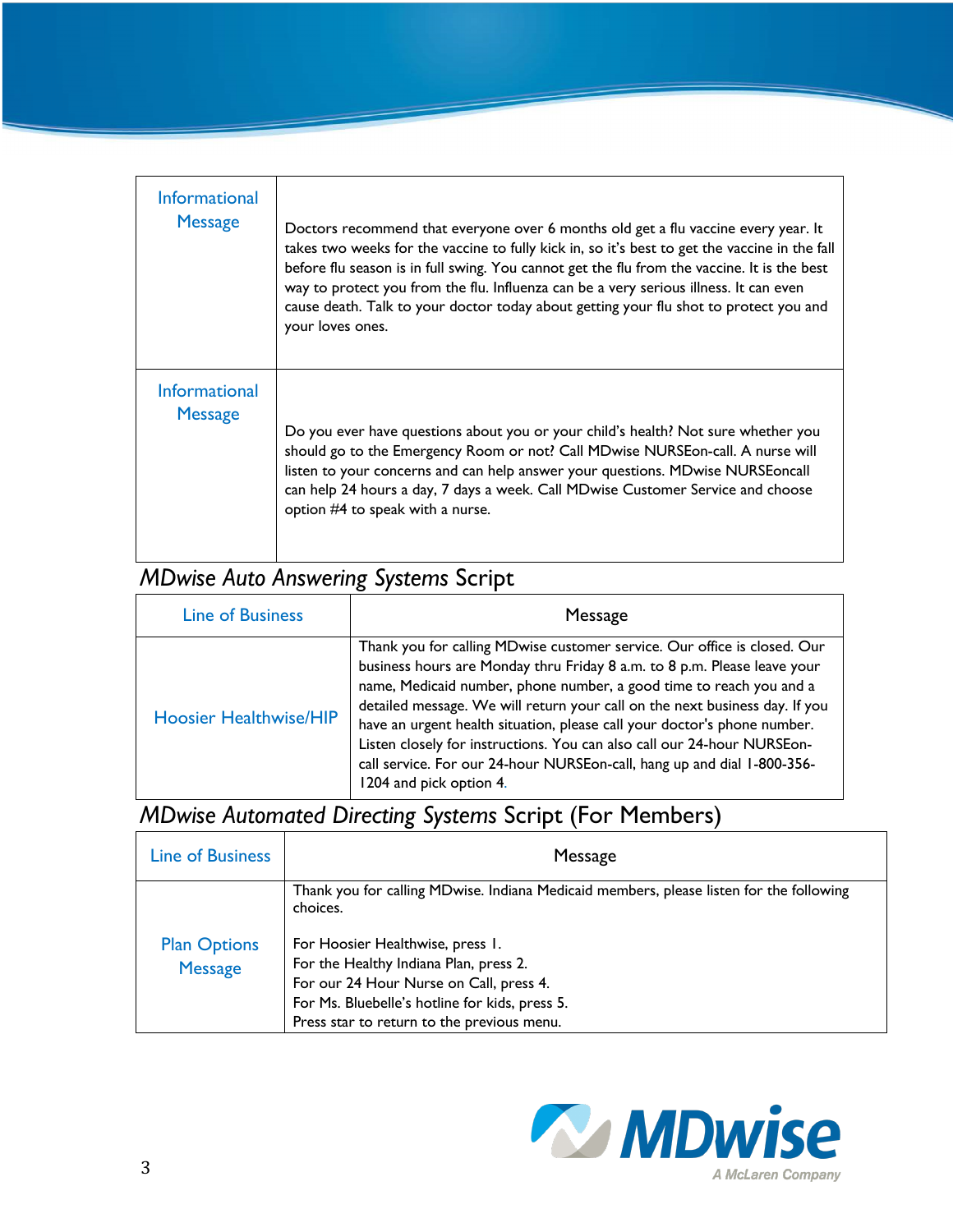| <b>Claims Options</b>                                         | If you are calling about care you got from your doctor during the year 2017 or 2018 and<br>want to ask about the status of your claim, press 1.<br>If you are calling about care you got from your doctor during 2019 and going forward and<br>want to ask about the status of your claim, press 2.                                                                                                                                                                           |
|---------------------------------------------------------------|-------------------------------------------------------------------------------------------------------------------------------------------------------------------------------------------------------------------------------------------------------------------------------------------------------------------------------------------------------------------------------------------------------------------------------------------------------------------------------|
| <b>Claims Choice</b><br><b>Verification</b><br><b>Message</b> | You have selected to be transferred to our Claims Department. This selection is for health<br>care services you received in 2017 and 2018. If you selected this option in error please<br>press star. This selection will take you back to our list of options. This will get you to the<br>option for questions about claims for dates of services in 2019. It will give you other options<br>if you have questions not related to claims.                                   |
| <b>Hoosier</b><br><b>Healthwise</b>                           | Thank you for calling the MDwise Hoosier Healthwise program, your call may be recorded or<br>monitored for training purposes.<br>For pharmacy questions, press 1.<br>For dental questions, press 2.<br>To schedule or check on transportation, press 3.<br>For member services, press 4.<br>For claims questions, press 5.<br>For our 24 hour Nurse on Call, press 6.<br>Press Star to return to the previous menu.                                                           |
| <b>HIP Options</b><br><b>Message</b>                          | If you need to make a payment, press 1.<br>For Gateway to Work questions, press 2.<br>If you have questions regarding your HIP plan, press 3.                                                                                                                                                                                                                                                                                                                                 |
| <b>HIP Member</b><br><b>Options</b>                           | Thank you for calling the MDwise Healthy Indiana Plan program. Your call may be recorded<br>or monitored for training purposes. If you know your party's extension, please enter it now.<br>For pharmacy questions, press 1.<br>For dental questions, press 2.<br>To schedule or check on transportation, press 3.<br>For member services, press 4.<br>For claims questions, press 5. For our 24<br>hour NURSEon-call, press 6.<br>Press Star to return to the previous menu. |
| <b>HIP Member</b><br>Dental<br><b>Options</b>                 | If you are Pregnant, a HIP State Plan member or a HIP Plus member with dental questions,<br>press I.<br>For all other HIP members, press 2.                                                                                                                                                                                                                                                                                                                                   |

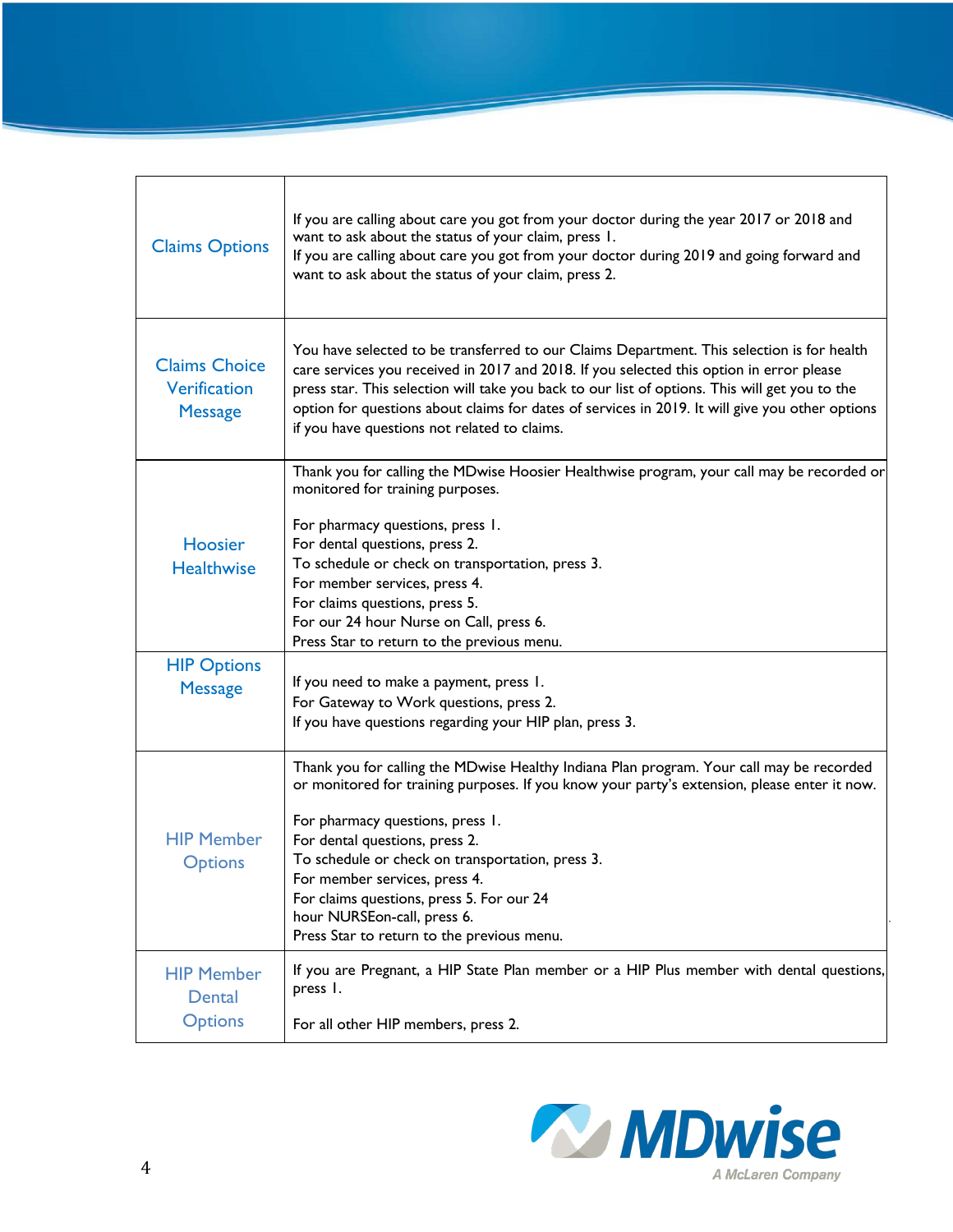## *MDwise Automated Directing Systems* Script (For Providers)

| <b>Line of Business</b>                                       | Message                                                                                                                                                                                                                                                                                                                                                                                                                                                                                                                                        |
|---------------------------------------------------------------|------------------------------------------------------------------------------------------------------------------------------------------------------------------------------------------------------------------------------------------------------------------------------------------------------------------------------------------------------------------------------------------------------------------------------------------------------------------------------------------------------------------------------------------------|
| <b>Plan Options</b>                                           | Your call may be recorded or monitored for training purposes.<br>For Hoosier Healthwise, Press I.<br>For the Healthy Indiana Plan, Press 2.<br>Press Star to Return to the Previous Menu.                                                                                                                                                                                                                                                                                                                                                      |
| Hoosier<br><b>Healthwise</b>                                  | Thank you for calling the MDwise Hoosier Healthwise program. Your call may be recorded<br>or monitored for training purposes.<br>For prior authorization inquiries, press 1.<br>For claims inquiries, press 2.<br>For provider pharmacy inquiries, press 3.<br>For providers with inquiries around dental eligibility & dental claims, press 4.<br>If you need to set up or check on transportation for a member, press 5.<br>If you would like to speak to MDwise provider services, press 6.<br>Press Star to return to the previous menu.   |
| <b>HIP</b>                                                    | Thank you for calling the MDwise Healthy Indiana Plan program. Your call may be recorded<br>or monitored for training purposes.<br>For a prior authorization inquiry, press 1.<br>For claims inquiries, press 2.<br>For provider pharmacy inquiries, press 3.<br>For providers with inquiries around dental eligibility & dental claims, press 4.<br>If you need to set up or check on transportation for a member, press 5.<br>If you would like to speak to MDwise provider services, press 6.<br>Press star to return to the previous menu. |
| <b>Claims</b>                                                 | If you are calling for status on claims submitted for 2017 or 2018 Dates of Service, press 1.<br>If you are calling for status on claims submitted for Dates of Service in 2019 and going<br>forward, press 2.                                                                                                                                                                                                                                                                                                                                 |
| <b>Claims Choice</b><br><b>Verification</b><br><b>Message</b> | You have selected to be transferred to our Claims Department for questions regarding<br>dates of services provided in 2017 and 2018. If you selected this option in error please press<br>star to return to our list of options. Please listen carefully if you are calling with claims<br>questions for services provided in 2019 or have other questions not related to claims.                                                                                                                                                              |
| APO0130 (8/13)                                                |                                                                                                                                                                                                                                                                                                                                                                                                                                                                                                                                                |

HCCM0043 (3/15)